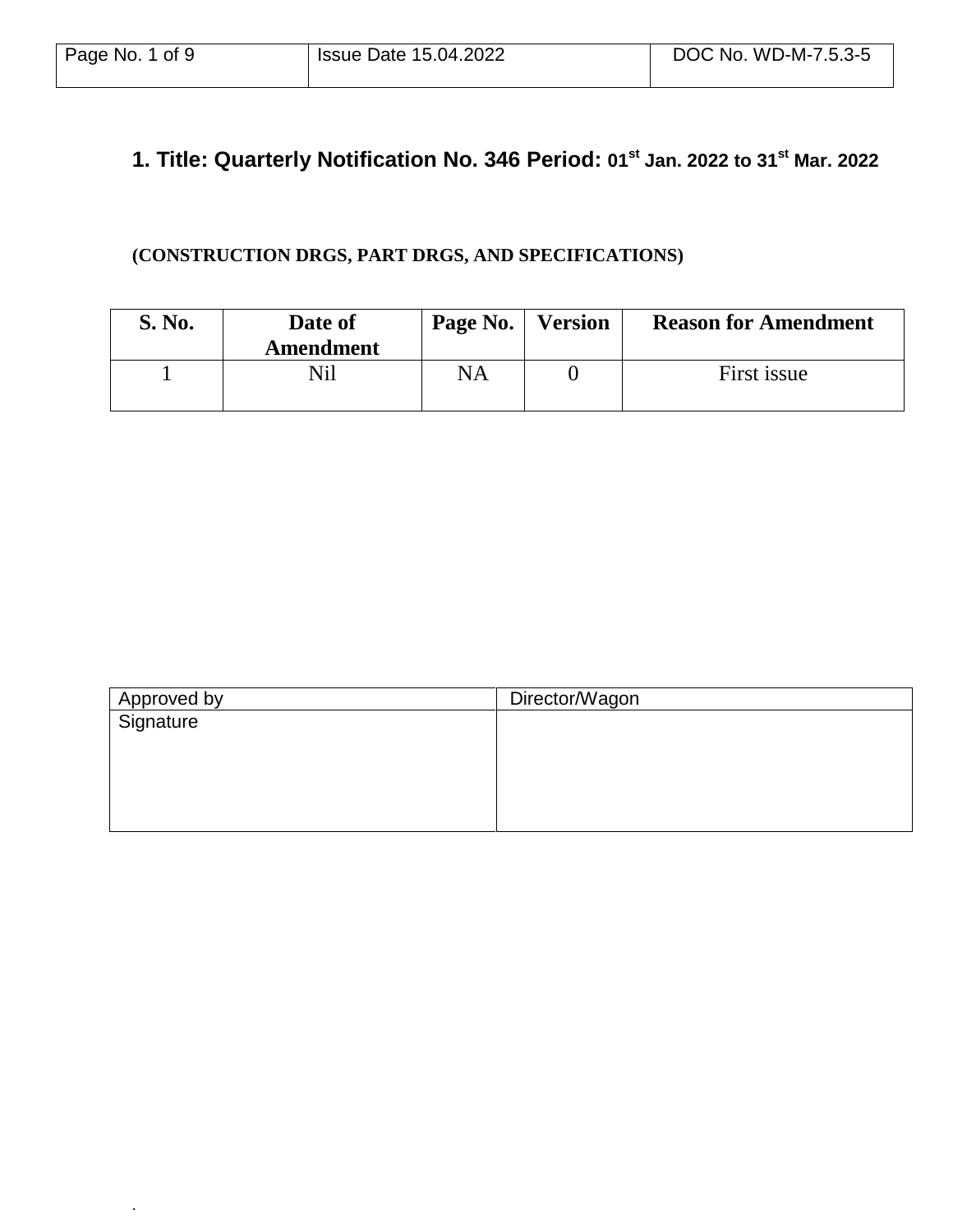#### **1.0 Quarterly Notification No. 346 Period: 01st Jan. 2022 to 31 st Mar. 2022**

### **Alteration or Addition in Construction Drawings:**

| S.<br>N<br>$\mathbf{o}$ | <b>DRAWING NO.</b>                              | <b>WAGON</b>                             | <b>DESCRIPTION</b>                                                                                                                                                           | ALT.<br>NO.       | <b>Previous</b><br>Alt. No. | <b>Issuing</b><br>letter<br>No.<br>&dt./<br><b>Remark</b> |
|-------------------------|-------------------------------------------------|------------------------------------------|------------------------------------------------------------------------------------------------------------------------------------------------------------------------------|-------------------|-----------------------------|-----------------------------------------------------------|
| 1.                      | WD-10079-S-01                                   | <b>BOXNHAM</b>                           | In front view twin pipe shown.<br>In end view "DFC" changed to "SOD".<br>Note 1.1 rev. from single pipe to twin<br>pipe. Wagon data (Light) changed to<br>wagon data (Tare). | 03                | 02                          |                                                           |
| $\overline{2}$          | WD-80007-S-06                                   | <b>BOXN</b> series                       | In title block typing mistake<br>corrected.                                                                                                                                  | 20                | 19                          | $\overline{\phantom{a}}$                                  |
| 3.                      | WD-84014-S-00                                   | BCNHSM1                                  | Drawing no. WD-08101-S-01<br>corrected in place of WD-08101-S-00.                                                                                                            | 06                | 05                          | $\overline{\phantom{a}}$                                  |
| $\overline{4}$          | WD-90030-S-50<br>WD-90030-S-52                  | BCNA/BCNAHS/<br>BCNAM1                   | Index of BCNHSM1 deleted.<br>Reference of BCNAHSM1 deleted.                                                                                                                  | 05<br>09          | 04<br>08                    |                                                           |
| 5                       | WD-21117-S-01<br>WD-21117-S-02<br>WD-21117-S-03 | <b>BOXNHL</b>                            | Flap door arrangement (retrofitment).<br>Flap door arrangement (for new mfg)<br>Flap door arrangement (hinge at top)                                                         | Nil<br>Nil<br>Nil | $\blacksquare$              | New drg                                                   |
| 6.                      | WD-22006-S-01                                   | BOXNHL, BOXNR<br>,BOXNRHS,<br>BOXNHL-25T | Flap door arrangement(only for<br>retrofitment)                                                                                                                              | Nil               | $\overline{a}$              | New drg                                                   |
| $\overline{7}$          | WD-07005-S-18<br>WD-07005-S-19<br>WD-07005-S-20 | <b>BOXN-25</b>                           | Twin pipe added & drawing revised.<br>Item no. 13 to 18 added & quantity of<br>item no. 6 to 12 revised.<br>Item no. 4 added & quantity of item<br>no. 2 to 3 revised.       | 01<br>02<br>01    | Nil<br>01<br>Nil            | $\overline{a}$                                            |
| 8                       | WD-11013-S-19<br>WD-11013-S-20<br>WD-11013-S-21 | <b>BCACBM</b>                            | Location of item no. 10 & 11 revised<br>Location of item no. 10 & 11 revised<br>& item no. 19 & 40 revised.<br>Item no. 20 & 26 revised                                      | 05<br>05<br>05    | 04<br>04<br>04              |                                                           |
| 9                       | WD-14014-S-01<br>WD-14014-S-11                  | <b>BOXNS</b>                             | Data table modified for Add. Data of<br>22.9 T axle load.<br>Data added as per 22.9 T axle load                                                                              | 09<br>06          | 08<br>05                    |                                                           |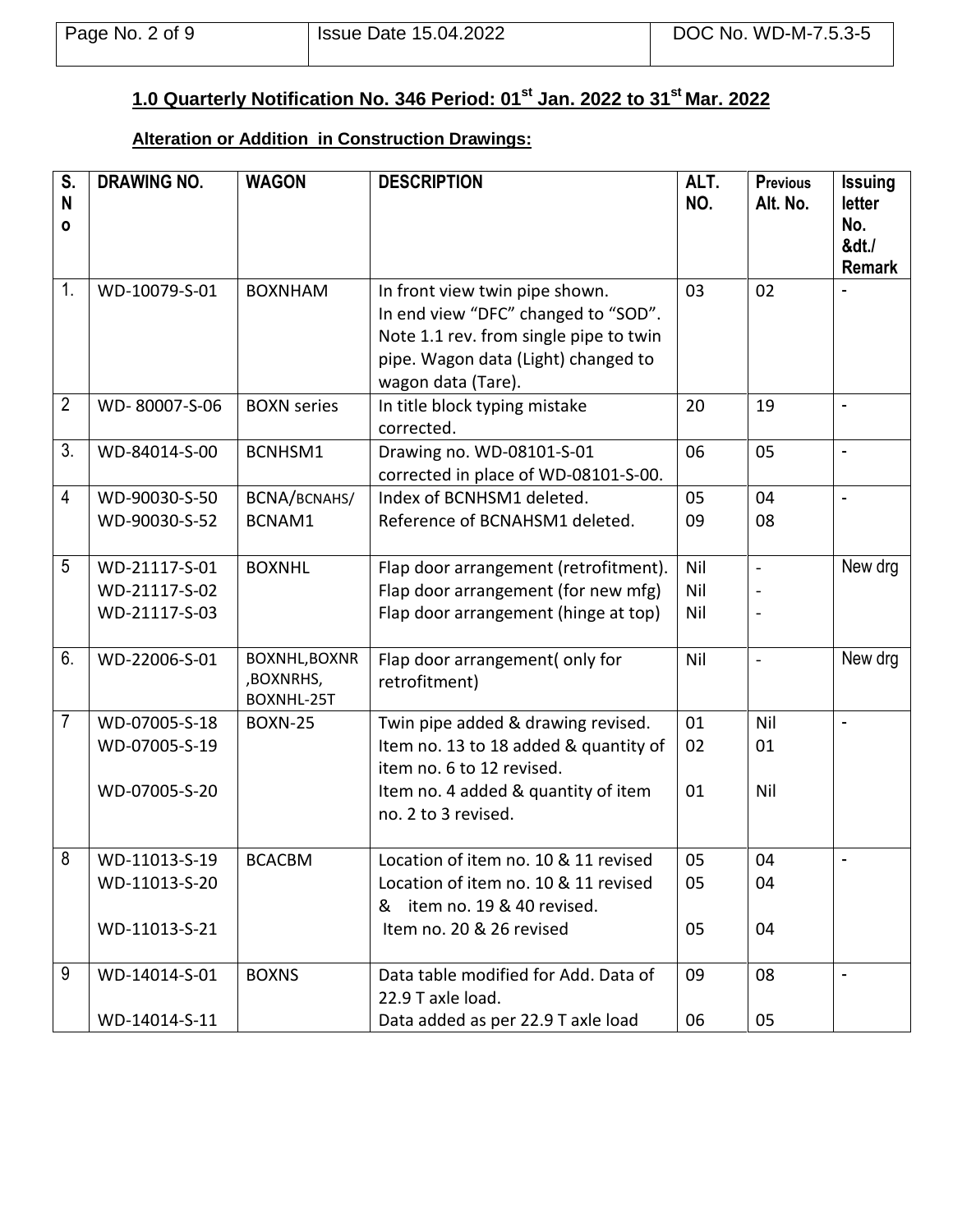| S.<br><b>No</b> | <b>DRAWING NO.</b> | <b>WAGON</b>                                        | <b>DESCRIPTION</b>                                           | ALT.<br>NO. | <b>Previous</b><br>Alt. No. | <b>Issuing</b><br>letter No.<br>&dt.<br><b>Remark</b> |
|-----------------|--------------------|-----------------------------------------------------|--------------------------------------------------------------|-------------|-----------------------------|-------------------------------------------------------|
| 10              | WD-21093-S-01      | <b>Elastomeric Pad</b>                              | <b>Testing Rig For Elastomeric Pad</b>                       | Nil         | $\overline{a}$              | New drg                                               |
|                 | WD-21093-S-02      | <b>Elastomeric Pad</b>                              | Testing rig For Elastomeric Pad                              | Nil         |                             | -do-                                                  |
|                 |                    |                                                     | Testing rig details For Elastomeric                          |             |                             | -do-                                                  |
|                 | WD-21093-S-03      |                                                     | Pad                                                          | Nil         | $\blacksquare$              |                                                       |
| 11              | WD-21109-S-01      | <b>Elastomeric Pad</b>                              | Space envelope for modified<br>Elastomeric Pad.              | Nil         |                             | New drg                                               |
|                 | WD-21109-S-02      |                                                     | Modified elastomeric Pad                                     | Nil         |                             | -do-                                                  |
| 12              | WD-19066-S-02      | RO-RO (A-CAR)                                       | Dim. 1162 & 147 revised as 1113 & 96<br>respectively.        | 05          | 04                          |                                                       |
| 13              | WD-19067-S-02      | RO-RO (B-CAR)                                       | Dim. 1162 & 147 revised as 1113 & 96<br>respectively.        | 06          | 05                          | $\blacksquare$                                        |
| 14              | WD-14035-S-04      | <b>BFNSM 22.9</b>                                   | Item 26 Liner Sketch is introduced.                          | 06          | 05                          | $\overline{\phantom{a}}$                              |
| 15              | WD-98015-S-00      | <b>BOXNHA</b>                                       | In front view central door removed &                         | 06          | 05                          | $\overline{a}$                                        |
|                 |                    |                                                     | twin pipe braking system shown                               |             |                             |                                                       |
| 16              | WD-84013-S-02      | <b>BRN</b>                                          | Note - 2 added.                                              | 08          | 07                          | $\blacksquare$                                        |
|                 | WD-92004-S-03      | <b>BRNA/BRNAHS</b>                                  | Note -2 added.                                               | 11          | 10                          |                                                       |
|                 | WD-09053-S-03      | BRN22.9 - BMBS                                      | Note -3 added.                                               | 06          | 05                          |                                                       |
|                 | WD-94019-S-01      | BRH/BRN/BRNA/<br><b>BRNAHS</b>                      | Note -3 added.                                               | 02          | 01                          |                                                       |
|                 | WD-94038-S-02      | BRN/BRHC/BRHT/<br><b>BRNA/BRNAHS</b>                | Note -6 added                                                | 02          | 01                          |                                                       |
|                 | WD-15060-S-01      | <b>BRN22.9</b>                                      | Note -7 Added                                                | 01          | Nil                         |                                                       |
|                 | WD-15060-S-02      | <b>BRN</b> and its<br>variants                      | Note-3 Added.                                                | 01          | Nil                         |                                                       |
|                 | WD-16042-S-01      | BRN/BOST wagon   Note no. 9 added<br>& its variants |                                                              | 02          | 01                          |                                                       |
|                 | WD-21095-S-01      | --do--                                              | Note no. 16 added.                                           | 02          | 01                          |                                                       |
| 17              | WD-21112-S-01      | <b>BRN</b> and its<br>variants                      | Loading and securing steel billets(12mtr)                    | Nil         | $\overline{\phantom{a}}$    | New drg                                               |
|                 | WD-21112-S-02      |                                                     | Loading and securing steel billets(06mtr)                    | Nil         |                             |                                                       |
|                 | WD-21112-S-03      |                                                     | Loading and securing arrangement of HR<br>sheets and plates. | Nil         |                             |                                                       |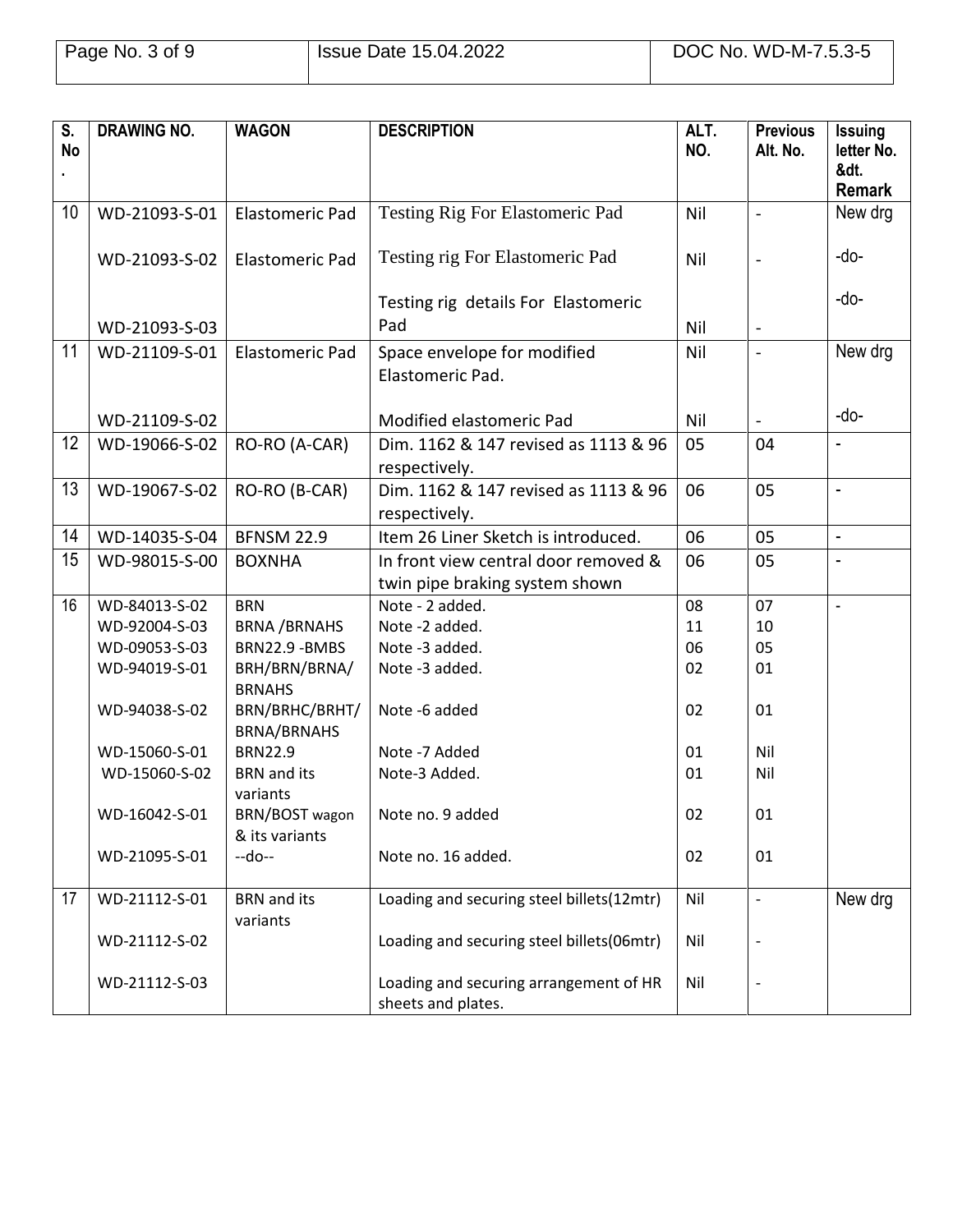| S.<br><b>No</b> | <b>DRAWING NO.</b>            | <b>WAGON</b>                     | <b>DESCRIPTION</b>                                             | ALT.<br>NO.     | <b>Previous</b><br>Alt. No. | <b>Issuing</b><br>letter No.<br>&dt. |
|-----------------|-------------------------------|----------------------------------|----------------------------------------------------------------|-----------------|-----------------------------|--------------------------------------|
|                 |                               |                                  |                                                                |                 |                             | <b>Remark</b>                        |
| 18              | WD-09034-S-07                 | BOXNHL/BOXNR/HS,<br>M2/BOXNHL25T | 'BOXNRM2' added in title block.                                | $\overline{12}$ | $\overline{11}$             |                                      |
|                 | WD-80007-S-09                 | <b>BOXN</b> series               | BOXNRM2' added in title block & wagon<br>type table            | 16              | 15                          |                                      |
|                 | WD-80007-S-12<br>(Sh. 1 of 2) | <b>BOXN</b> series               | BOXNR, BOXNRM2, BOXNRHS added in<br>title block                | 03              | 02                          |                                      |
|                 | WD-80007-S-12<br>(Sh.2 of 2)  | <b>BOXN</b> series               | BOXNR, BOXNRM2, BOXNRHS added in<br>title block                | 18              | 17                          |                                      |
|                 | WD-80007-S-<br>12A            | <b>BOXN</b> series               | In title block column BOXNR, BOXNRM2,<br><b>BOXNRHS</b> added. | 18              | 17                          |                                      |
| 19              | WD-07001-S-01                 | BOXNR/BOXNRM2                    | In index BOXNRM2 added in title block.                         | 05              | 04                          | 44                                   |
|                 |                               | /BOXNRHS                         | BOXNRM2 drgs. Nos. table added with                            |                 |                             |                                      |
|                 |                               |                                  | their description.                                             |                 |                             |                                      |
|                 | WD-07001-S-02                 |                                  | BOXNRM2 added in title block.                                  | 14              | 13                          |                                      |
|                 |                               |                                  | Bogie parameters for BOXNR, BOXNRM2                            |                 |                             |                                      |
|                 |                               |                                  | modified in two table naming A & B. Note                       |                 |                             |                                      |
|                 |                               |                                  | no. 1.5 modified & note 1.6 & 7 added.                         |                 |                             |                                      |
|                 | WD-07001-S-03                 |                                  | BOXNRM2 added in title block.                                  | 10              | 09                          |                                      |
|                 | WD-07001-S-04                 |                                  | BOXNRM2 added in title block.                                  | 05              | 04                          |                                      |
|                 | WD-07001-S-05                 |                                  | BOXNRM2 added in title block.                                  | 08              | 07                          |                                      |
|                 | WD-07001-S-06                 |                                  | BOXNRM2 added in title block.                                  | 04              | 03                          |                                      |
|                 | WD-07001-S-07                 |                                  | BOXNRM2 added in title block.                                  | 04              | 03                          |                                      |
|                 | WD-07001-S-08                 |                                  | BOXNRM2 added in title block.                                  | 12              | 11                          |                                      |
|                 | WD-07001-S-09                 |                                  | BOXNRM2 added in title block.                                  | 07              | 06                          |                                      |
|                 | WD-07001-S-10                 |                                  | BOXNRM2 added in title block.                                  | 11              | 10                          |                                      |
|                 | WD-07001-S-11                 |                                  | BOXNRM2 added in title block.                                  | 08              | 07                          |                                      |
|                 | WD-07001-S-12                 |                                  | BOXNRM2 added in title block & drawing<br>note no. 15 modified | 11              | 10                          |                                      |
|                 | WD-07064-S-01                 |                                  | BOXNRM2 added in title block.                                  | 11              | 10                          |                                      |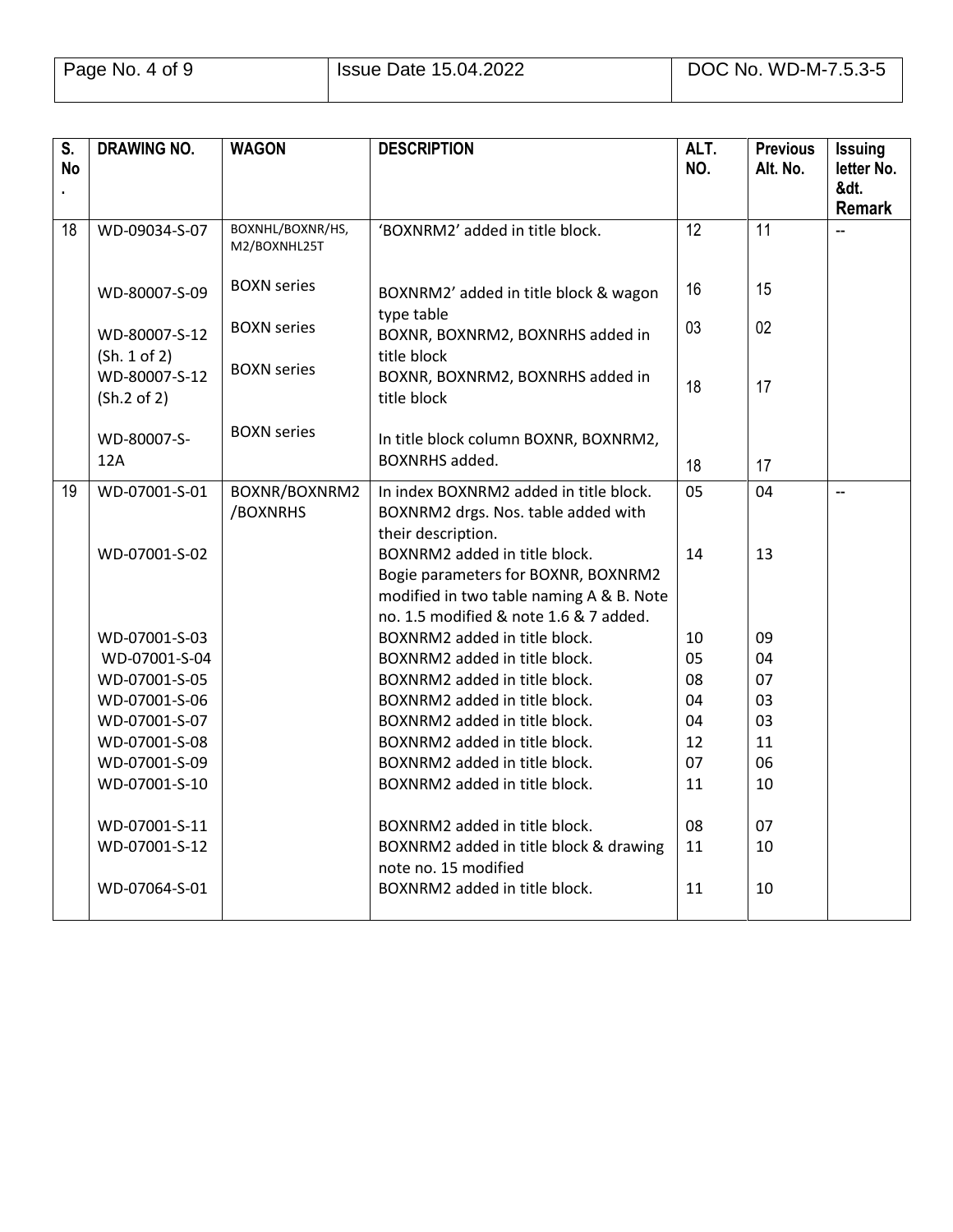| $\overline{\mathsf{s}}$ .<br><b>No</b> | <b>DRAWING NO.</b> | <b>WAGON</b>                                          | <b>DESCRIPTION</b>                                                                                                                             | ALT.<br>NO. | <b>Previous</b><br>Alt. No. | <b>Issuing</b><br>letter No.<br>&dt.<br>Remark. |
|----------------------------------------|--------------------|-------------------------------------------------------|------------------------------------------------------------------------------------------------------------------------------------------------|-------------|-----------------------------|-------------------------------------------------|
| 20                                     | WD-91071-S-74      | <b>BOBRN</b>                                          | Note 09 deleted.                                                                                                                               | 07          | 06                          |                                                 |
| 21                                     | WD-22012-S-01      | for freight stock                                     | title-Controlling dimension for Brake<br>Head & K-Type brake block Assembly on<br>brake beam                                                   | Nil         | $\overline{\phantom{a}}$    | New drg                                         |
| 22                                     | WD-21107-S-01      | BLC/BLCM(A Car)                                       | Diagram- With loading of 3660 mm wide<br>non ISO containers.                                                                                   | Nil         | $\overline{\phantom{a}}$    | New drg                                         |
|                                        | WD-21107-S-02      | BLC/BLCM(B-Car)                                       | Diagram- With loading of 3660 mm wide<br>non ISO containers.                                                                                   | Nil         |                             |                                                 |
|                                        | WD-21107-S-03      | BLCS(A-Car)                                           | Diagram- With loading of 3660 mm wide<br>non ISO containers.                                                                                   | Nil         |                             |                                                 |
|                                        | WD-21107-S-04      | BLCS(B-Car)                                           | Diagram- With loading of 3660 mm wide<br>non ISO containers.                                                                                   | Nil         |                             |                                                 |
|                                        | WD-21107-S-05      | BLL/BLLM(A-CAR)                                       | Diagram- With loading of 3660 mm wide<br>40' long non ISO containers in bottom &<br>2600 wide & 40" long non ISO Containers<br>in upper stack  | Nil         |                             |                                                 |
|                                        | WD-21107-S-06      | BLL/BLLM(B-CAR)                                       | Diagram- With loading of 3660 mm wide<br>40' long non ISO containers in bottom &<br>2600 wide & 40" long non ISO Containers<br>in upper stack. | Nil         |                             |                                                 |
| 23                                     | SK.73549           | Brack van -Guard<br>Emergency brake<br>valve          | Revised and -drawn in CAD                                                                                                                      | 06          | 05                          | н.                                              |
|                                        | SK.73550           | Auxiliary reservoir<br>(100 Litre)                    | -do-                                                                                                                                           | 04          | 03                          |                                                 |
|                                        | SK.73551           | Brack van -<br>Auxiliary reservoir<br>$(75$ Litre)    | -do-                                                                                                                                           | 05          | 04                          |                                                 |
|                                        | SK.73553           | Brack van-Pressure<br>gauge (100mm) for<br>brake pipe | -do-                                                                                                                                           | 05          | 04                          |                                                 |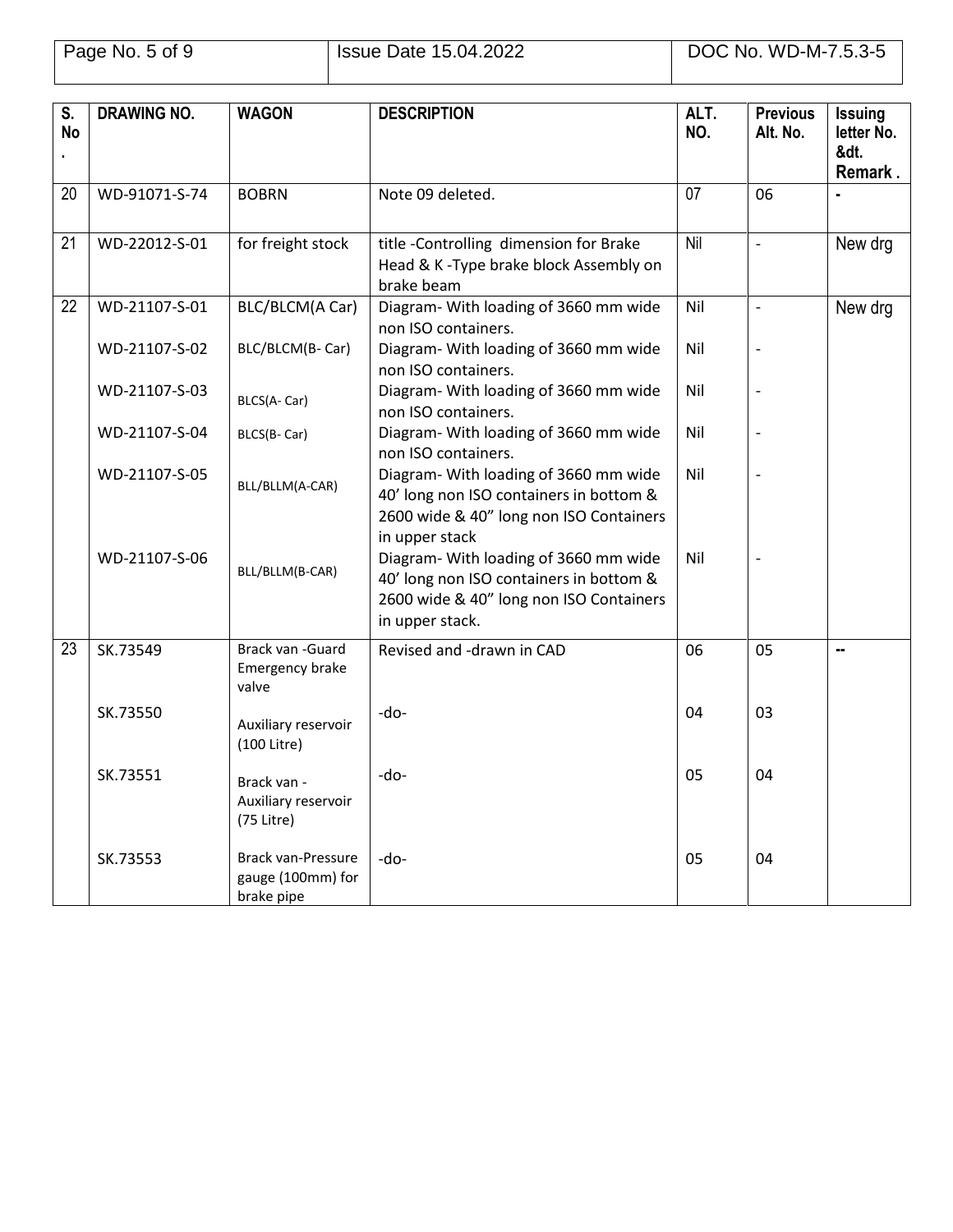| S.<br><b>No</b> | <b>DRAWING NO.</b> | <b>WAGON</b>                                   | <b>DESCRIPTION</b>                                                                                                              | ALT.<br>NO. | <b>Previous</b><br>Alt. No. | <b>Issuing</b><br>letter No.<br>&dt.<br><b>Remark</b> |
|-----------------|--------------------|------------------------------------------------|---------------------------------------------------------------------------------------------------------------------------------|-------------|-----------------------------|-------------------------------------------------------|
| 24              | WD-21103-S-01      | <b>BLC/BLCM</b>                                | CG added in Wt. summary table, note                                                                                             | 01          | Nil                         | н.                                                    |
|                 | WD-21103-S-02      | $(A-CAR)$<br>BLC/BLCM<br>$(B-CAR)$             | corrected for triple stack dwarf container<br>CG added in Wt. summary table, note<br>corrected for triple stack dwarf container | 01          | Nil                         |                                                       |
|                 | WD-21103-S-03      | BLCS (A-CAR)                                   | CG added in Wt. summary table,<br>infringement table description & note<br>corrected                                            | 01          | Nil                         |                                                       |
|                 | WD-21103-S-04      | BLCS (B-CAR)                                   | CG added in Wt. summary table,<br>infringement table description & note<br>corrected                                            | 01          | Nil                         |                                                       |
| 25              | WD-15011-S-02      | BLCS (A-CAR)                                   | Incorporating EDFC MMD profile & updating<br>IRSOD in view-1 & view-2, note added                                               | 04          | 03                          | ä,                                                    |
|                 | WD-15012-S-02      | BLCS (B-CAR)                                   | Incorporating EDFC MMD profile & updating<br>IRSOD in view-1 & view-2, note added                                               | 05          | 04                          |                                                       |
|                 | WD-18093-S-01      | BLCS (A & B-CAR)                               | Incorporating EDFC & WDFC MMD profile &<br>updating IRSOD & accordingly the concerned<br>dimensions                             | 01          | Nil                         |                                                       |
| 26              | WD-22005-S-01      | BLC/BLCM                                       | View of wagon in MMD revised.                                                                                                   | 01          | Nil                         | $\blacksquare$                                        |
|                 |                    | $(A-Car)$                                      | Infringements table revised. View B<br>added.                                                                                   |             |                             |                                                       |
|                 | WD-22005-S-02      | BLC/BLCM<br>$(B-car)$                          | -do-                                                                                                                            | 01          | Nil                         |                                                       |
|                 | WD-22005-S-03      | BLCS(A-car)                                    | -do-                                                                                                                            | 01          | Nil                         |                                                       |
|                 | WD-22005-S-04      | BLCS(B-car)                                    | -do-                                                                                                                            | 01          | Nil                         |                                                       |
|                 | WD-22005-S-05      | BLL/BLLM(A-car)                                | Estimated gross & pay load data<br>corrected in weight summary table.                                                           | 02          | 01                          |                                                       |
|                 | WD-22005-S-06      | BLL/BLLM<br>$(Car-B)$                          | Pay load & gross load data corrected in<br>weight summary table, missing Dim.<br>(Bogie CRS) added.                             | 02          | 01                          |                                                       |
| 27              | WD-17039-S-06      | <b>BVCM</b>                                    | Typical sheet joint added                                                                                                       | 03          | 02                          | $\blacksquare$                                        |
| 28              | WD-88050-S-02      | <b>BTPN-A</b>                                  | Rivets replaced by Rivets/ Lock bolt                                                                                            | 11          | 10                          | $\blacksquare$                                        |
| 29              | WD-00046-S-01      | Uncoupling gear<br>of general type of<br>wagon | View for vacuum brake stock deleted.<br>Arrangement of safety lock for CBC<br>operating handle added/shown                      | 07          | 06                          | $\blacksquare$                                        |
| 30              | WD-10068-S-08      | <b>BCNHL</b>                                   | Provision of drill holes in center sill for<br>fitment of item no. 16.                                                          | 01          | Nil                         | MW/<br><b>BCNHL</b><br>23.02.222                      |
| 31              | WD-84014-S-04      | <b>BCN/BCXCIII</b>                             | Item no. 46 revised & hole provided in<br>center sill for item no. 32 & 46                                                      | 17          | 16                          |                                                       |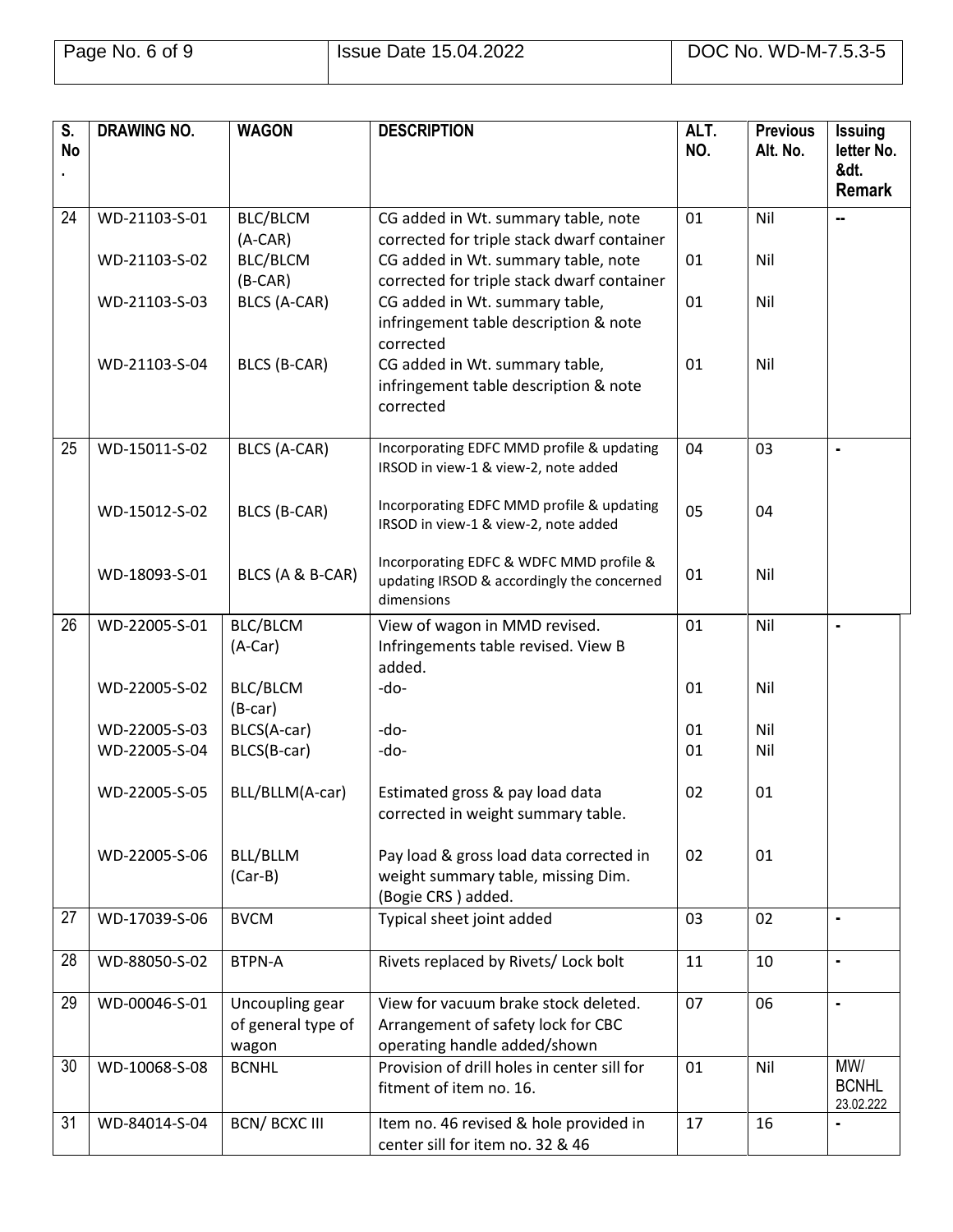| S.<br><b>No</b> | <b>DRAWING NO.</b> | <b>WAGON</b>  | <b>DESCRIPTION</b>                                   | ALT.<br>NO. | <b>Previous</b><br>Alt. No. | <b>Issuing</b><br>letter No. |
|-----------------|--------------------|---------------|------------------------------------------------------|-------------|-----------------------------|------------------------------|
|                 |                    |               |                                                      |             |                             | &dt.<br><b>Remark</b>        |
| 32              | WD-13037-S-01      | $BCPVN -$     | Table modified for conventional brake                | 01          | Nil                         |                              |
|                 |                    | Parcel Van    | system                                               |             |                             |                              |
|                 | WD-13037-S-02      |               | Design data of conventional type air brake<br>added. | 07          | 06                          |                              |
|                 | WD-22007-S-01      |               | General Arrangement.                                 | Nil         | --                          | New drg                      |
|                 | WD-22007-S-02      |               | Underframe arrangement                               | Nil         |                             | -do-                         |
|                 | WD-22007-S-03      |               | Underframe details (sheet-1).                        | Nil         |                             | -do-                         |
|                 | WD-22007-S-04      |               | Underframe details (sheet-2).                        | Nil         |                             | -do-                         |
|                 | WD-22007-S-05      |               | Underframe details (sheet-3).                        | Nil         |                             | -do-                         |
|                 | WD-22007-S-06      |               | Underframe brake gear arrangement.                   | Nil         |                             | -do-<br>-do-                 |
|                 | WD-22007-S-07      |               | Underframe brake gear details                        | Nil         |                             | -do-                         |
|                 | WD-22007-S-08      |               | Brake diagram.                                       | Nil         |                             | -do-                         |
|                 | WD-22007-S-09      |               | Fitment of graduated release air brake               | Nil         |                             | -do-                         |
|                 |                    |               | equipment with twin pipe layout.                     |             |                             |                              |
|                 | WD-22007-S-10      |               | Details for pipe fitment of air brake                | Nil         |                             | -do-                         |
|                 |                    |               | equipment.                                           |             |                             |                              |
|                 | WD-22007-S-11      |               | Details of fitment of air brake equipment.           | Nil         |                             | -do-                         |
|                 | WD-22007-S-12      |               | Floor plate equipment.                               | Nil         |                             | -do-                         |
|                 |                    |               |                                                      |             |                             |                              |
|                 |                    |               |                                                      |             |                             |                              |
| 33              | WD-05086-S-10      | <b>BOXNHL</b> | In item 16 M8 size changed to M12.                   | 08          | 07                          | $\blacksquare$               |
|                 |                    |               | Welding removed. In sectional view AA                |             |                             |                              |
|                 |                    |               | item 16 positions corrected.                         |             |                             |                              |
| 34              | WD-21115-S-01      | Gati shakti   | Dimension changed to 4259 in place of                | 01          | Nil                         | $\blacksquare$               |
|                 |                    | profile -1    | 4247                                                 |             |                             |                              |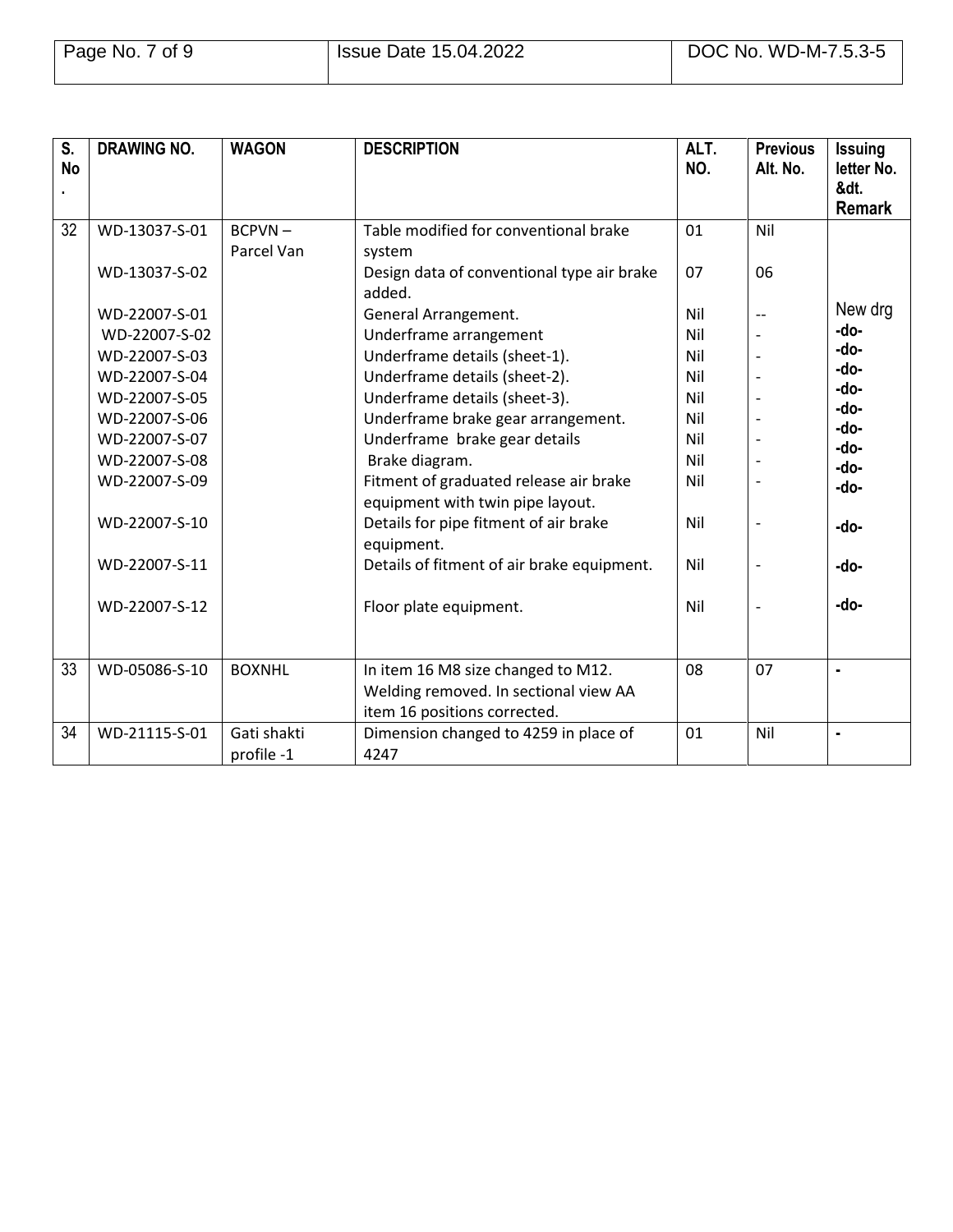# **Quarterly Notification No. 346 Period: 01st Jan. 2022 to 31st Mar. 2022**

## **1. New Specifications/ Maintenance Manual**

| S.<br>No. | <b>Spec./Maintenance Manual</b>                   | <b>Description</b>                                       |
|-----------|---------------------------------------------------|----------------------------------------------------------|
|           | WD-01-LOCK BOLT-2022, Mar. 2022<br>-(First Issue) | Schedule of Technical Requirement for Lock Bolt & Collar |

## **2. New Check Sheet/WPS**

| p.<br>No. | <b>Check Sheet/WPS</b> | <b>Description</b> |
|-----------|------------------------|--------------------|
|           | Nil                    |                    |

# **3. Revision/Amendment/ Corrigendum Specifications/Check Sheet/WPS/Maintenance Manual.**

| S.             | <b>Spec. /Cheek Sheet/WPS/</b>                                            | <b>Description</b>                                                                                                                                                                                                               |
|----------------|---------------------------------------------------------------------------|----------------------------------------------------------------------------------------------------------------------------------------------------------------------------------------------------------------------------------|
| No.            | <b>Maint. Manual</b>                                                      |                                                                                                                                                                                                                                  |
|                | AB/RB-41-2016 (Rev. 1), Dec. 2021                                         | Schedule of Technical Requirements for Class 'K'<br>(6 $\frac{1}{2}$ $\times$ 9") Cartridge tapered roller bearings for freight<br>stocks fitted with Light Weight Low Height (LWLH25)<br>Bogies (Narrow Jaw) for 25t axle load. |
| $\mathfrak{p}$ | CONTR-01-Misc-2007 (Rev. 1),<br>Sept.2010.<br>(Amend. No. 1 of Jan. 2022) | Specification for Constant Contact Side Bearers for<br>BLCAM/BLCBM (22.0 t Axle load container flat wagons)                                                                                                                      |
| 3              | WD-20-Misc-95 (Rev. 4), Jan. 2022                                         | Specification for Elastomeric Pad suitable for CASNUB-<br>22W, 22 W(M), 22 NL, 22NLB, 22HS, LCCF 20(C),<br>IRF108 HS and LWLH25 Bogies                                                                                           |